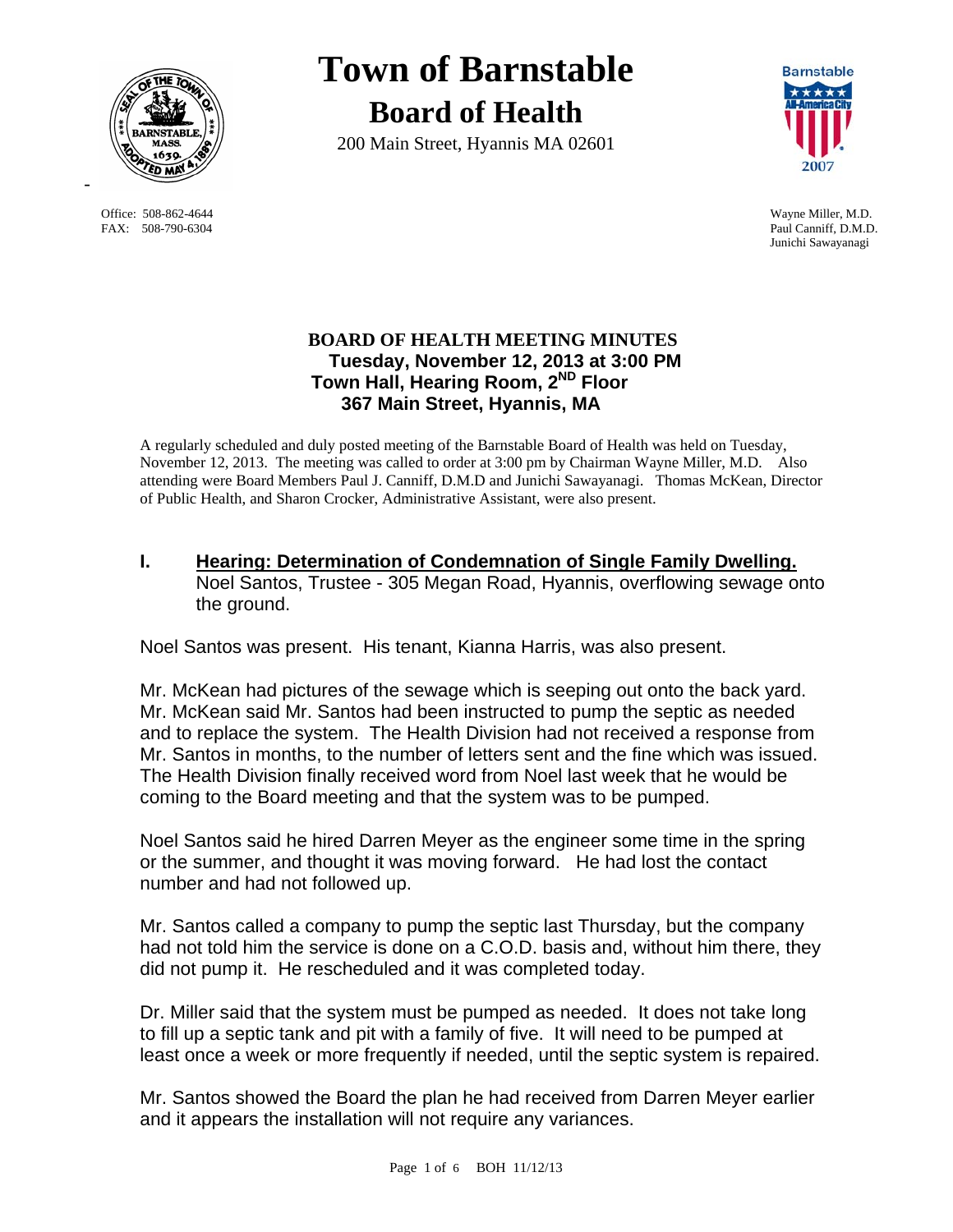Dr. Miller stated the owner must submit the pumping receipts on a weekly basis to Mr. McKean, Public Health Division, until the new system is installed and Mr. Santos must return to the Board of Health at the December 10, 2013 meeting.

The Board discussed the deadline of 30, 45 or 60 days to repair the system. The final decision was to have the system repaired in 30 days as desired by Dr. Canniff – as this has been going on for so long.

Kianna Harris, tenant, said she had told Mr. Santos last October and the Health Division had given him 60 days at that time. She has four children including one autistic and they have not been able to play in the back yard. Kianna said she had sent the owner a letter notifying him in June and July 2013 as well. She also mentioned that there is mold in the back bedroom and leaks in the house. Mr. Santos did not repair the boiler in September and the Fire Department had to come out for an emergency call due to the furnace and she had to hire a contractor to temporarily fix the boiler which cost \$400.

Kianna said he is getting paid by the state's Housing Authority but she had stopped paying her portion as she had hoped that would prompt him to fix the issues. She said the Housing Authority called her last Thursday and told her she has to move out by today, if the Board rules to condemn it.

Dr. Miller asked her if the heat is working now. Kianna said yes, however, the contractor who fixed it said it was just a matter of time before it stops again.

Mr. Santos said the boiler was brand new two years ago. He is questioning whether it really needs to be replaced now. Kianna said she does not recall the furnace being put in within the last two years. She believes it was earlier than that. Mr. Santos said he has been out to the property five times to respond to the mold issue.

Dr. Miller asked Mr. Santos when the last time the boiler was inspected. He said it was at the time it was purchased, two years ago. Dr. Miller recommended having it inspected every year to make sure its running fine and as a safety measure.

Mr. McKean said the Health Inspector, Tim O'Connell, noted a crack above the bedroom window and thinks it may be causing the moisture and mold.

The Board clarified that the Board was not condemning the house today and the tenant will not have to move out of it as this time.

Upon a motion duly made by Dr. Miller, seconded by Dr. Canniff, the Board voted to an extension of the septic repair with the following conditions: 1) the owner must supply proof of the pumping of the septic system to Mr. McKean on a weekly basis. 2) the septic system must be pumped at least once a week, and more frequently, if needed, to avoid any additional overflowing into the yard, 3) the septic system must be replaced within 30 days, 4) the heating boiler must be serviced and inspected with the results being brought back to the Board, and 5) the mold in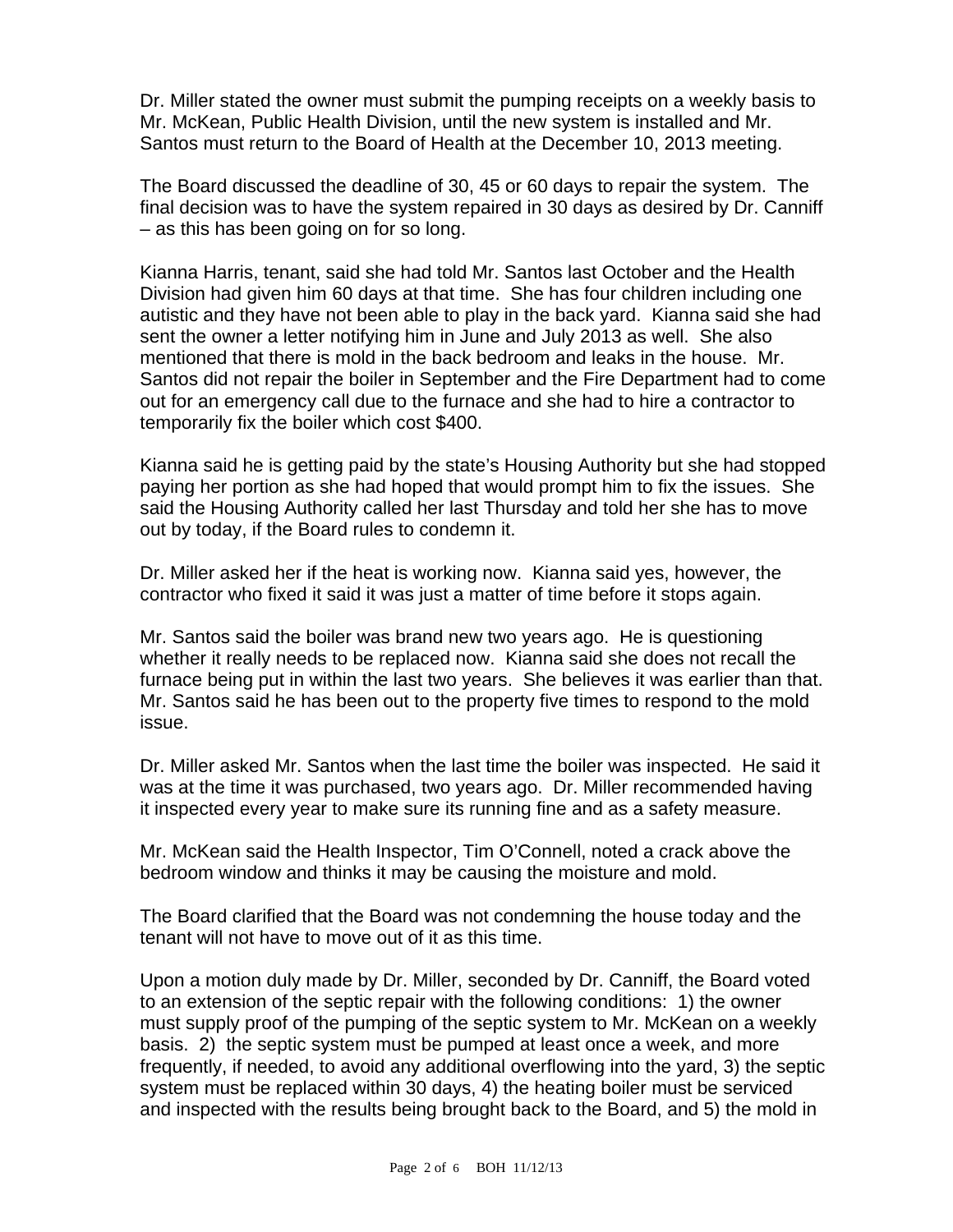the bedroom must be removed and the cause of the mold identified and fixed. (Unanimously, voted in favor.)

### **II. I/A Monitoring: No Maintenance Contracts.**

A. Brian and Shelby Powers, owners – 32 Hemeon Road, Hyannis, Map/Parcel 268-090, contract expired December 8, 2006.

Brian Powers explained that he can not afford the cost of the maintenance contract of \$2,000/year. He has had it pumped every three years to be safe and the hauler always says the system looks good. Mr. Powers said the pump has never shut off. It has been continuously running. He also said he had bought the lot at the time when the realty was the highest and paid \$145,000 for the lot. It is 13,000 square feet and was a bit too small to qualify for a two-bedroom which is why an I/A Micro Fast system was installed allowing them to have the second bedroom. Mr. Powers said he had a maintenance contract on it for the first three years and everything worked fine and asked why the contract requires such frequent tests as everything is running fine.

Dr. Miller explained the Operation & Maintenance Inspections/ lab results determine whether the system is functioning to remove the proper level of nitrogen. This can not be determined by viewing it. The Board granted permission to use the lot for a two bedroom with the condition that the contract would be maintained continuously. Another option would be to remove the second bedroom.

Dr. Miller said the Board may be willing to reduce the testing to twice a year if the reports from the original reporting were satisfactory.

Mr. Powers said that four people live in the house and they are year-round. He believes he can get the original reports.

Upon a motion duly made by Dr. Miller, seconded by Dr. Canniff, the Board voted to: 1) require Mr. and Mrs. Powers to obtain a maintenance contract, and 2) to allow Mr. and Mrs. Powers to reduce the monitoring to twice a year with the contingency that the reports are satisfactory and with the condition that the owner submit eight consecutive reports from the original testing to verify they were satisfactory. (Unanimously, voted in favor.)

B. Raymond F. Schneider, owner – 102 Falling Leaf Lane, Osterville, Map/Parcel 144-003-008, contract expired February 1, 2005.

Mr. Schneider was not present. His septic inspector, David Coughanowr, had sent in the signed copy of the monitoring plan Mr. Schneider had executed. He also informed the Board that the property sold last week. The new owner must obtain a monitoring contract.

#### **III. Septic Variance (Cont):**

A. Anne Dye, 35 Norris Street, Hyannis, Map/Parcel 306-034 – Previously ordered to connect two dwellings to public sewer, extension granted.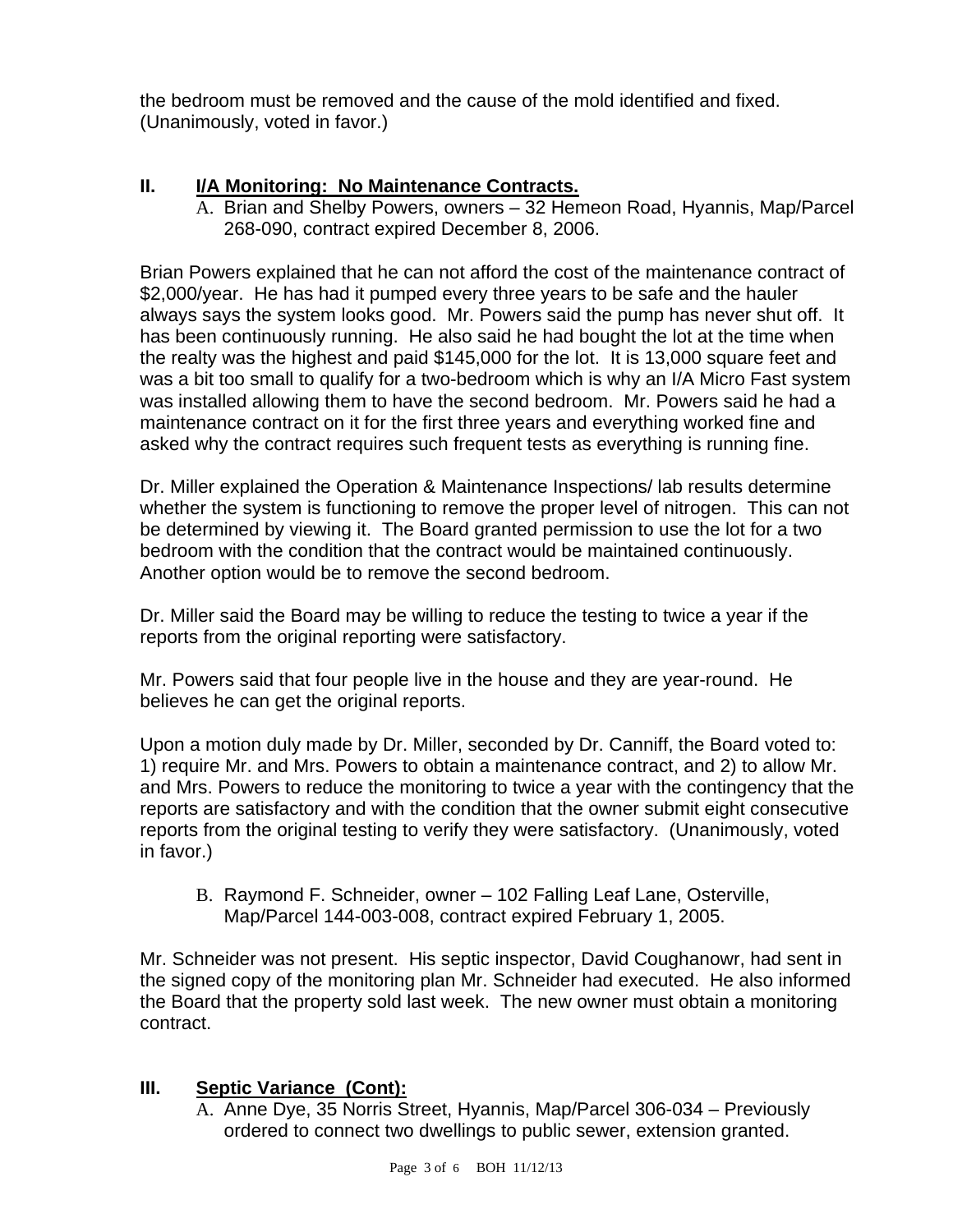Anna Dye was present and said that she is retaining ownership of the property. She has received the loan for the sewer connection from the county and has contracted Bortolotti to do the connection to town sewer. Anna said the one connection will tie in both the house and the cottage. Ms. Dye said the permit is # 4709; however, Bortolotti was not able to quote a completion date at this time.

Upon a motion duly made by Dr. Canniff, seconded by Mr. Sawayanagi, the Board voted to extend the deadline date and to return to the Board of Health at the January 2014 meeting if it is not completed. (Unanimously, voted in favor.)

## **IV. I/A Monitoring:**

A. Randall Cox, owner – Herring Run Place, Unit B, 195 Route 149, Marstons Mills, Map/Parcel 078-018-40B, requesting reduction in Operation & Maintenance requirements from four times a year to a reduced amount.

Mr. Cox said he is living at the property nine months a year now. So, he can only request reduction to twice a year according to the State Code.

Upon a motion duly made by Dr. Canniff, seconded by Mr. Sawayanagi, the Board voted to grant the reduction of the monitoring to twice a year. (Unanimously, voted in favor).

B. Paul & Maria Tangusso, owners – Herring Run Place, Unit# C, 195 Route 149, Marstons Mills, Map/Parcel 078-018-40C, requesting reduction in Operation & Maintenance requirements to twice a year.

Mr. McKean said the results were fine and recommended reducing it to twice a year.

Upon a motion duly made by Dr. Canniff, seconded by Mr. Sawayanagi, the Board voted to grant the reduction of the monitoring to twice a year. (Unanimously, voted in favor).

C. Joseph and Diane Cabral, owners – Herring Run Place, Unit# E, 195 Route 149, Marstons Mills, Map/Parcel 078-018-4E, requesting reduction in Operation & Maintenance requirements to twice a year.

Diane Cabral was present and confirmed that they are living there full time.

Upon a motion duly made by Dr. Canniff, seconded by Mr. Sawayanagi, the Board voted to accept a reduction in the monitoring to twice a year. (Unanimously, voted in favor).

## **V. Food Variance (Cont):**

A. Jorge Montero, LLC, owner of Vista de Mare Diner – 430 Main Street, Hyannis, status regarding installation of a grease trap (continued from October 2013).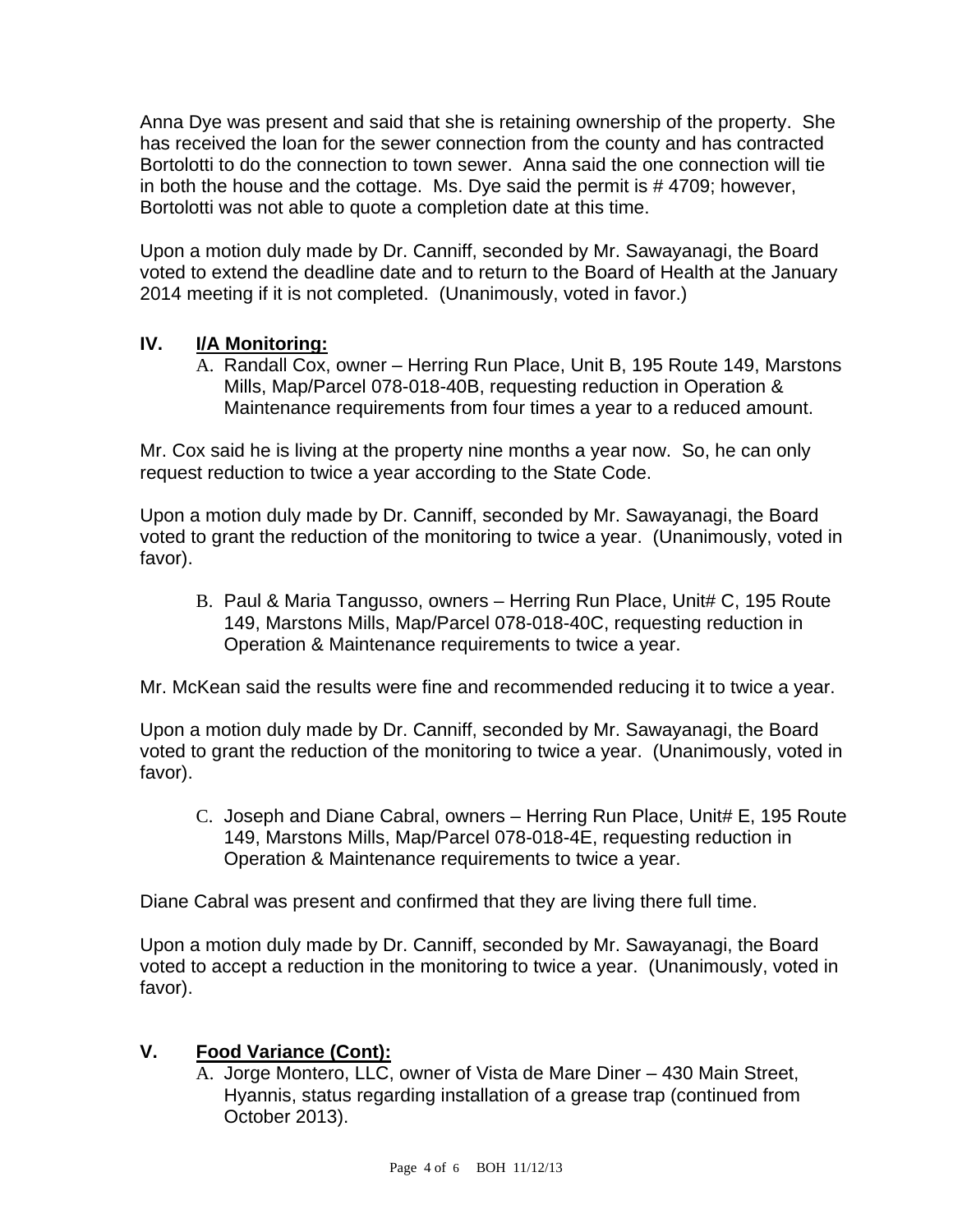Stephen Hayes, Esquire, was present and stated the project is not completed at this time but is moving forward.

Upon a motion duly made by Dr. Miller, seconded by Mr. Sawayanagi, the Board voted to grant an extension to them with the request that they return to the Board at the January meeting if the grease trap has not completed. (Unanimously, voted in favor.)

B. WITHDREW Carrie-Lee Touhey, owner – The Cape Cod Cookie Company, 569 Main Street, Unit# B, Hyannis, status regarding installation of a grease trap or connect to an existing tank. (Will remain Retail.)

Carrie-Lee was not present as she withdrew her variance request prior to the meeting. The Board was concerned the health inspector has not been able to get in for an inspection as it has been closed often. The Board asked for a letter to be sent requesting the hours and to have the owner set up an inspection with the inspector.

C. Chandler Bosworth, Bosworth Associates, representing Enrique Valdovinas, owner of Mi Pueblo, 459-B Main Street, Hyannis, status regarding connection to an existing grease trap (continued from October 2013).

Mr. Bosworth was present. He said the owner of the property had been sick. The contractor must obtain a permit for the grease trap from DPW.

Upon a motion duly made by Dr. Miller, seconded by Dr. Canniff, the Board voted to grant an extension to operate with the request that they return to the Board at the January meeting if the grease trap has not completed. (Unanimously, voted in favor.)

D. Peter Goulet, Morning Glory Café – 211 Route 149, Marstons Mills, status regarding installation of a grease trap, seating. (continued from October 2013).

Peter Goulet must return to the December meeting to present the engineer's daily flow calculations which the owner of the property had done. Depending on what the engineer's daily flow shows, there may be availability for more seating.

Mr. Goulet said the owner, Craig Larson, was heading to the Health Division to obtain the permit for the grease trap. The Board said with the grease trap installed, he will be able to return to his full menu.

Upon a motion duly made by Dr. Miller, seconded by Dr. Canniff, the Board voted to continue to the December 10, 2013 meeting.

#### **VI. Food Variance (New):**

Frank Sanchez, Airport Assistant Airport Manager, 480 Barnstable Road, Hyannis, Map/Parcel 329-003, requesting permission to provide a food